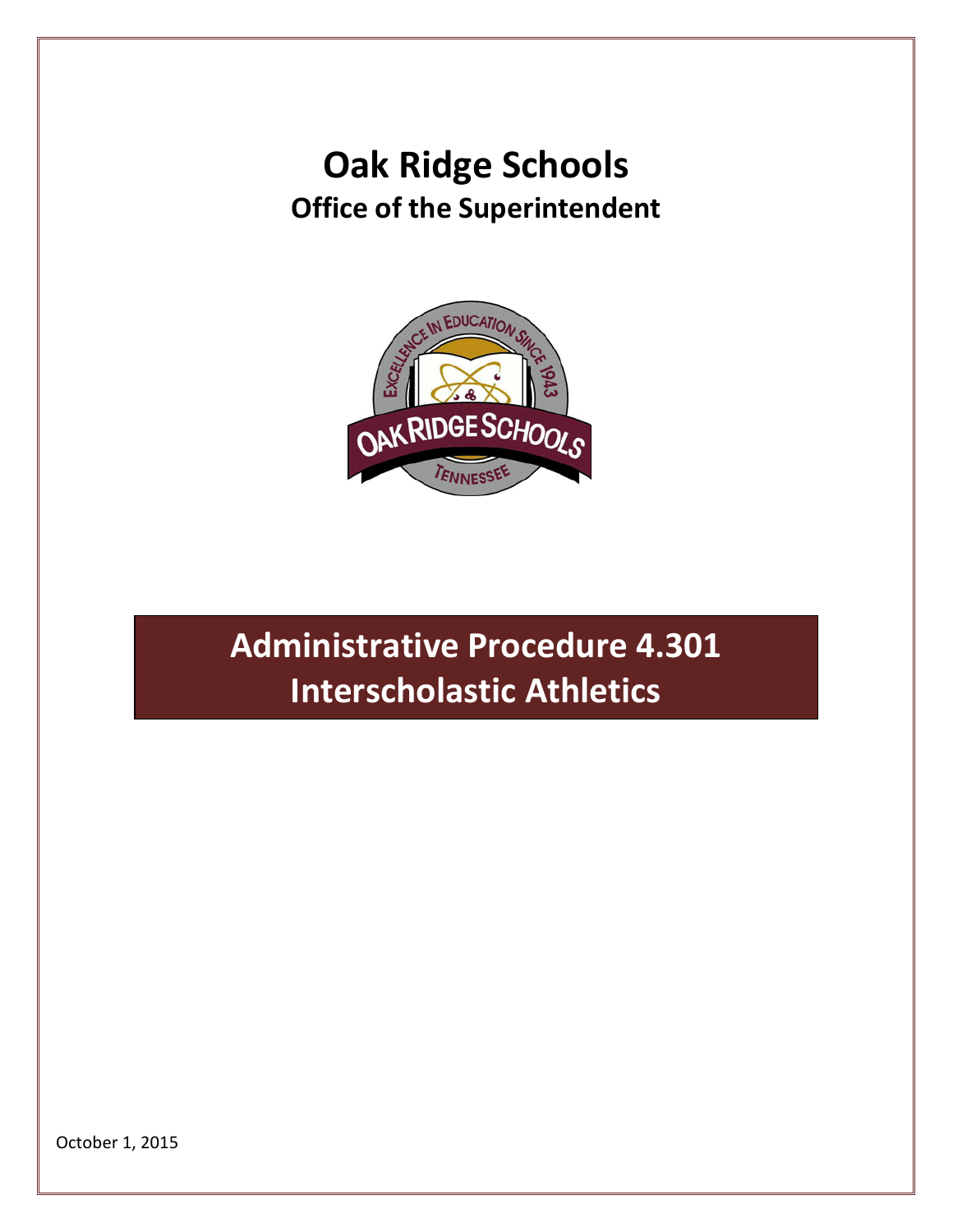Interscholastic athletics shall be administered as a part of the regular school program and shall be under the same administrative control as all other parts of the education program. Only middle school sixth, seventh and eighth grade students and high school students shall engage in interscholastic activities.

Where applicable, all high school and middle school athletic events shall be conducted under the rules and regulations of the Tennessee Secondary School Athletic Association (TSSAA) or Tennessee Middle School Athletic Association (TMSAA). Swimming is governed by the Tennessee Interscholastic Swim Coaches Association (TISCA) and the Knoxville Interscholastic Swim League (KISL).

No athletic game or event shall be scheduled during the school day unless it is a TSSAA district, regional or state contest or unless prior approval is given by the Superintendent of Schools. Middle school athletic events are not to be scheduled during the school day.

Only (1) game per week should be scheduled in football. In unforeseen circumstances two football games may be played in one week with Superintendent or designee approval. In other sports, the number of games per week shall be left to the discretion of the coach, with approval by the principal or designee.

At the high school, up to three events and/or tournaments per season can involve an overnight trip; however, no more than one day of school may be missed for these trips. (Under certain conditions, the Superintendent of Schools or designee may approve additional events.) These trips must be paid entirely from funds outside the Oak Ridge High School Athletic Department. TSSAA Tournament games would be an exception to this policy. (All overnight trips involving middle school athletics require Superintendent or designee approval.)

The maximum number of games, tournaments and meets shall follow TSSAA or TMSAA guidelines. Swimming may have up to 14 regular season meets and other state tournament events. The interscholastic teams are as follows:

Middle Schools: Basketball, Cross Country, Football, Track, and Volleyball.

High School: Baseball, Basketball, Cross Country, Football, Golf, Soccer, Softball, Swimming, Tennis, Track, and Volleyball.

No scheduled football game shall be played by Oak Ridge middle school or senior high school after Thanksgiving Day, except for TSSAA play-off games. Any post-season bowl game must be recommended by the Superintendent of Schools and approved by the Board of Education.

All practice schedules shall conform to TSSAA, TMSAA or the swim team associations with specific local high school schedules approved by the high school athletic director and principal. At the middle school, administrative guidelines outlining specific practice schedules, participants, and academic requirements shall be approved by the Superintendent of Schools.

Receipts and expenditures for school athletics shall be accounted for in the same manner as other student activities. Athletic accounts shall be charged for certain costs to the school system accrued by the fact of the sport or game.

October 1, 2015